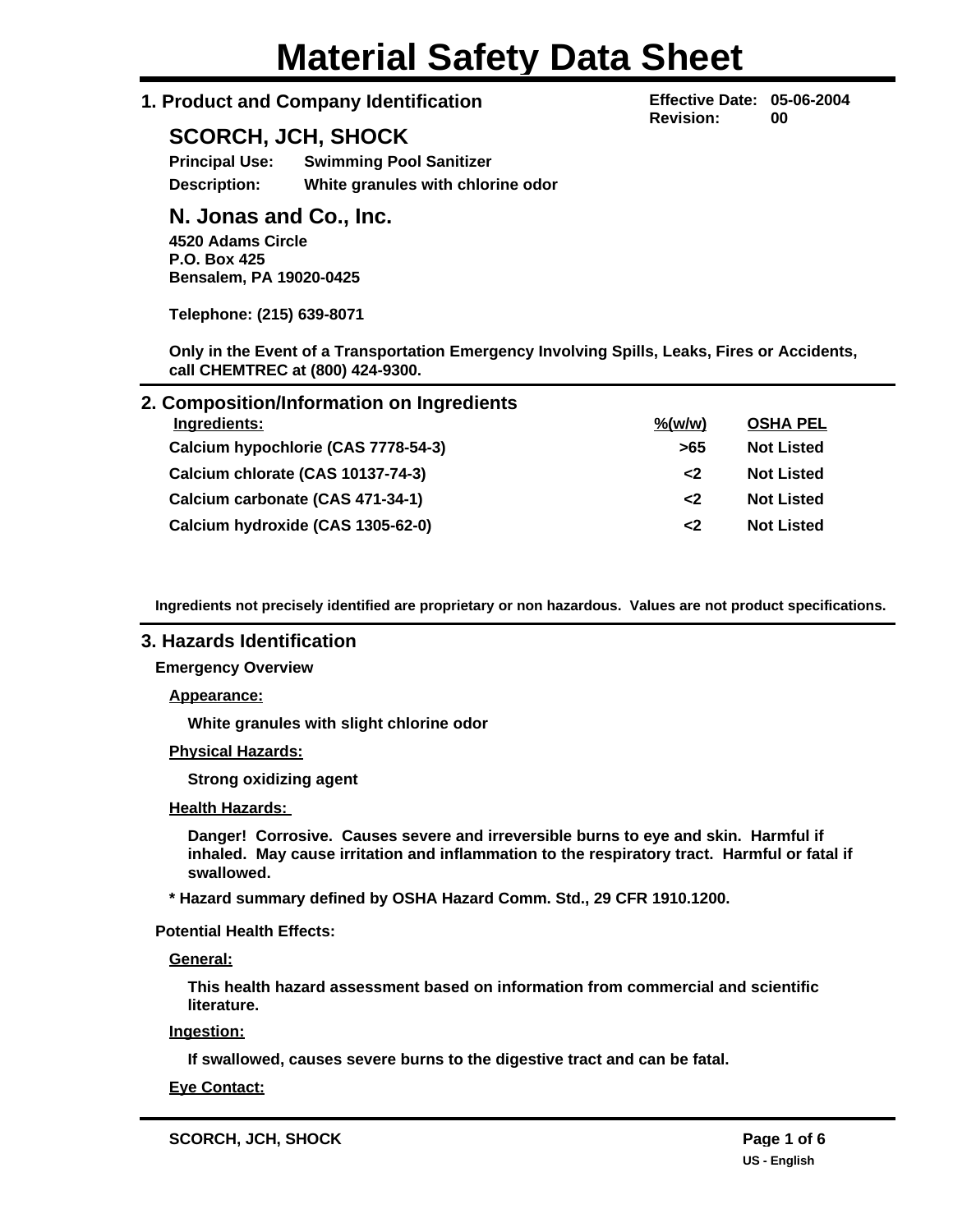Corrosive to eyes. Contact of calcium hypochlorie dust with the eyes, even a minute amoun **for a short duration, can cause severe irritation and even blindness.**

#### **Skin Contact:**

**Contact with the skin may cause severe irritation, burns, or tissue destruction.**

#### **Skin Absorption:**

**This product will probably not be absorbed through human skin.**

#### **Inhalation:**

**Inhalation of calcium hypochlorite dust and deposition of particles in the respiratory tract can lead to irritation of the tissue and cause a variety of effects. These effects are dependent on concentration and include: upper respiratory tract irritation, nasal congestion, coughing, sore throat, laryngitis and shortness of breath. In operations where there are high concentrations of respirable particulates, pulmonary edema (fluid in the lung) may be produced. If not treated immediately, pulmonary edema can be life threatening. Since this product is in granular or tablet form, particles of respirable size are not generally encountered.**

#### **4. First Aid Measures:**

#### **First Aid - Eyes:**

**Remove contact lenses and pour a gentle stream of warm water through the affected eye for at least 15 minutes. Contact a poison control center, emergency room or physician right away as further treatment will be necessary.**

#### **First Aid - Skin:**

**Run a gentle stream of water over the affected area for 15 minutes. A mild soap may be used if available. Contact a poison control center, emergency room or physician right away as further treatment will be necessary.**

#### **First Aid - Ingestion:**

**Gently wipe or rinse the inside of the mouth with water. Sips of water may be given if person is fully conscious. Never give anything by mouth to an unconscious or convulsing person. Do not induce vomiting. Contact a poison control center, emergency room or physician right away as further treatment will be necessary.**

#### **First Aid - Inhalation:**

**Remove person from area to fresh air. If symptomatic, contact a poison control center, emergency room or physician as further treatment will be necessary.**

#### **5. Fire Fighting Measures**

**Flashpoint and Method:**

**Will not flash**

**Autoignition Temperature:**

**Not applicable**

**Explosive Limits:**

**Not applicable**

**General Hazards:**

**Product decomposes at approximately 338-356 deg. F. (170-180 deg. C.) releasing oxygen gas. Containers maty rupture.**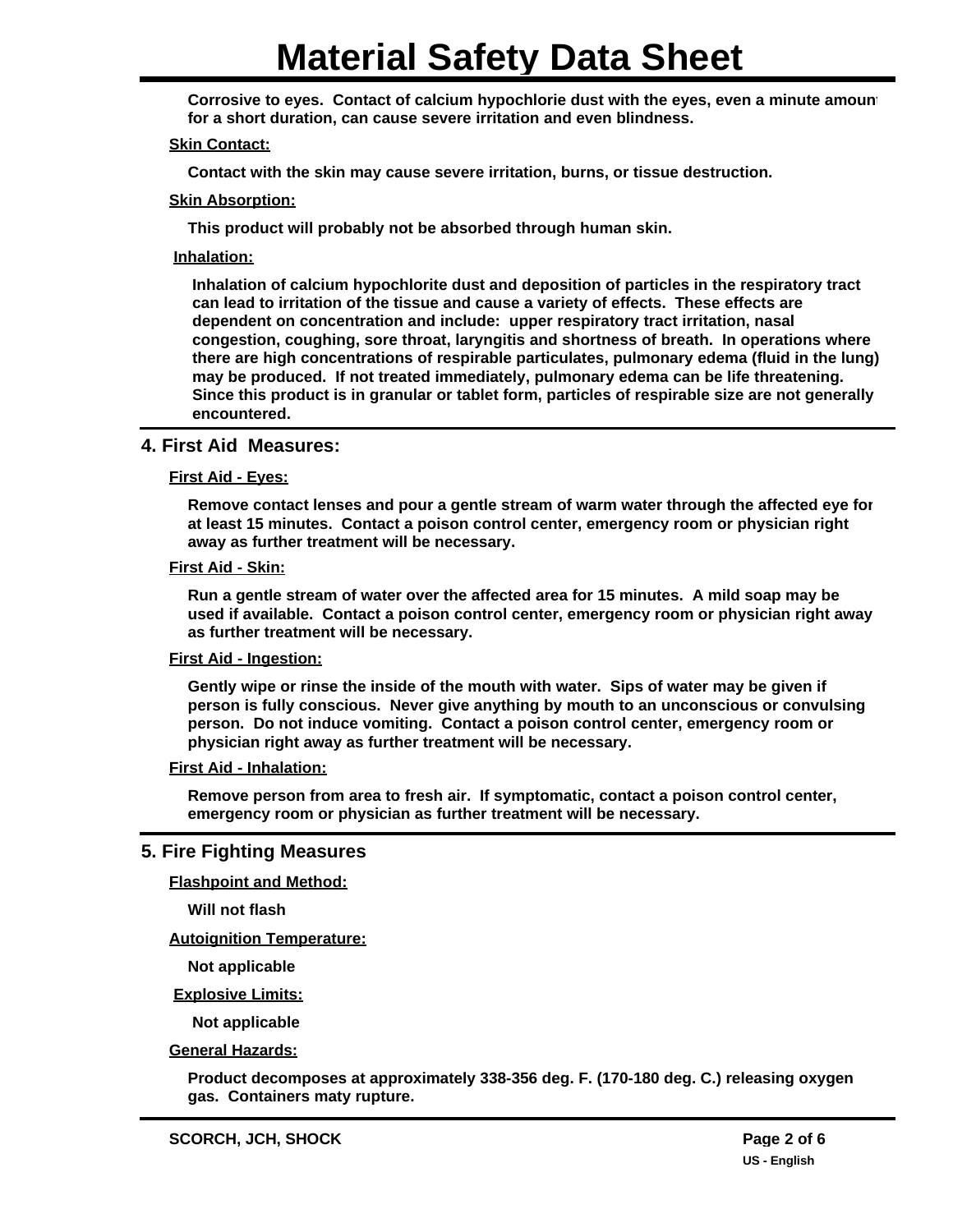#### **Fire Fighting Instructions:**

**Emits toxic fumes under fire conditions. Drench with large quantities of water only. Do not use dry chemicals or foams. Product supplies its own oxygen, therefore attempts to smother fire with a wet blanket, carbon dioxide, dry chemical extinguisher or other means are not effective.**

#### **Fire Fighting Equipment:**

**Fire-fighters must wear NIOSH approved pressure demand, self-contained breathing apparatus with full face piece for possible exposure to hazardous gases.**

#### **Hazardous Combustion Products:**

**Emits toxic fumes under fire conditions. Product decomposes at approximately 338-356 deg.F. (170-180 deg. C.) releasing oxygen gas.**

#### **6. Accidental Release Measures**

#### **Spill Measures:**

**Use extreme caution in handling spilled material. Do not mix with any other chemicals. Contamination with moisture, acids, organics or other easily combustible materials such as petroleum, paint products, wood or paper may cause fire or violent decomposition. If fire or decomposition occurs in area of spill, immediately douse with plenty of water. Otherwise sweep up all visible material usinga clean (new, if possible), dry shovel and broom and dissolve material in water. Spilled material that has been swept up and dissolved in water should be used immediately in the normal application for which this product is being consumed.**

# **7.Handling and Storage**

#### **Handling:**

**Do not get in eyes, on skin, or on clothing. Avoid breathing dust. Irritating to nose and throat. Do not swallow. Do not eat, drink or smoke in work area. Wash hands after handling. Remove and wash contaminated clothing before reuse. Keep out of reach of children.**

**Use only a clean (new, if possible), dry scoop made of metal or plastic each time product is taken from the container. Do not add this product to any dispensing device containing remnants of any other product. Such use may cause violent reaction leading to fire or explosion. Add this product only to water. Never add water to prooduct. Always add the product to large quantities of water. May cause fire or explosion if mixed with other chemicals. Fire may result if contaminated with acids, organic materials and other easily combustible materials such as oil, kerosene, gasoline, paint products, wood and paper. Do not reuse container. Residual material remaining in empty container can react to cause fire. Thoroughly flush empty container with water and then destroy by placing in trash collection. Do not contaminate water, food, or feed by storage or disposal of this product.**

# **Storage:**

**Store in a cool, dry, well-ventilated place. Keep in original container. Keep container closed when not in use. Keep away from heat, sparks, flames, direct sunlight and other sources of heat, including lighted tobacco products.**

# **8. Exposure Controls/Personal Protection**

# **Exposure Guidelines:**

**No ACGIH TLV or OSHA PEL assigned to this product. The OSHA PELand ACGIH TLV for calcium hydroxide are 5 mg/m3 (TWA). The OSHA PELs for calcium carbonate are 15 mg/m3**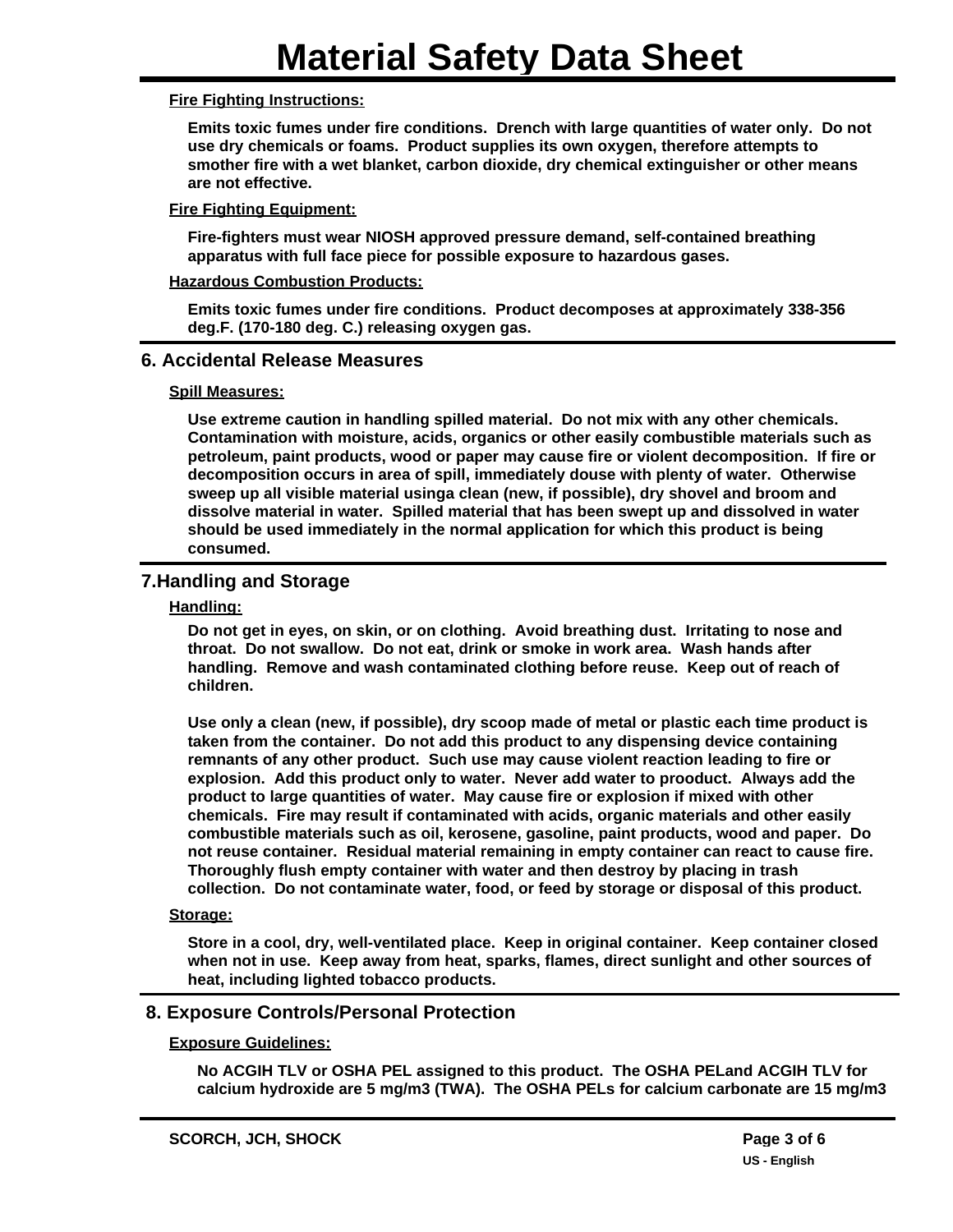**(total dust) and and 5 mg/m3 (respirable dust). The OSHA PELs for calcium carbonate are 10 mg/m3 (total dust) and 5 mg/m3 (respirable dust). The ACGIH TLVs for calcium carbonate are 10 mg/m3 (total dust) and 3 mg/m3 (respirable nuisance particulte).**

#### **Engineering Controls:**

**Use local exhaust or general room/dilution ventilation sufficient to maintain employee exposure below permissible exposure limits.**

#### **Respiratory Protection:**

**Where the potential for exposure to dust exists, use the appropriate regulatory compliant full facepiece air-purifying respirator with acid gas cartridge and particulate prefilter. Carefully read and follow the respirator manufacturer's instructions and information.**

#### **Protective Clothing:**

**Boots, apron, or chemical suits should be used when necessary to prevent skin contact. Use butyl rubber, neoprene or nitrile gloves to prevent skin contact.**

#### **Eye Protection:**

**Splashproof goggles and faceshield**

#### **9. Chemical and Physical Properties**

| Appearance:                               | White granules with slight chlorine odor                     |
|-------------------------------------------|--------------------------------------------------------------|
| <b>Boiling Point:</b>                     | Decomposes @ approximately 338-356 deg. F. (170-180 deg. C.) |
| <b>Vapor Pressure:</b>                    | No data                                                      |
| <b>Vapor Density:</b>                     | No data                                                      |
| <b>Solubility in Water:</b>               | 217 g/l @ 27 deg. C.                                         |
| <u>pH:</u>                                | <b>Alkaline</b>                                              |
| Specif. Grav./Density: 65-67 lbs./cu. Ft. |                                                              |
| % Volatile:                               | No data                                                      |

# **10. Stability and Reactivity**

**Stability:**

**Unstable above 338 deg. F. (170 deg. C.).**

#### **Incompatibility:**

**Contamination. Excessive heat above 338 deg. F. (170 deg, C.). Moisture. Acids. Reducing agents. Organics. Combustible materials. Petroleum products. Paint products. Wood and paper.**

#### **Hazardous Decomposition Products:**

**Acid or ammonia contamination will release toxic gases. Excessive heat will cause decomposition resulting in the release of oxygen and chlorine gas.**

#### **Hazardous Polymerization:**

**Will not occur.**

# **11. Toxicological Information**

**Possible Human Health Effects:**

**Inhalation:**

**No mortality at 3.5 mg/l (rat) (1 hour). Slight to very low toxicity. Inhalation of calcium hypochlorite dust and deposition of particles in the respiratory tract can lead to irritation of**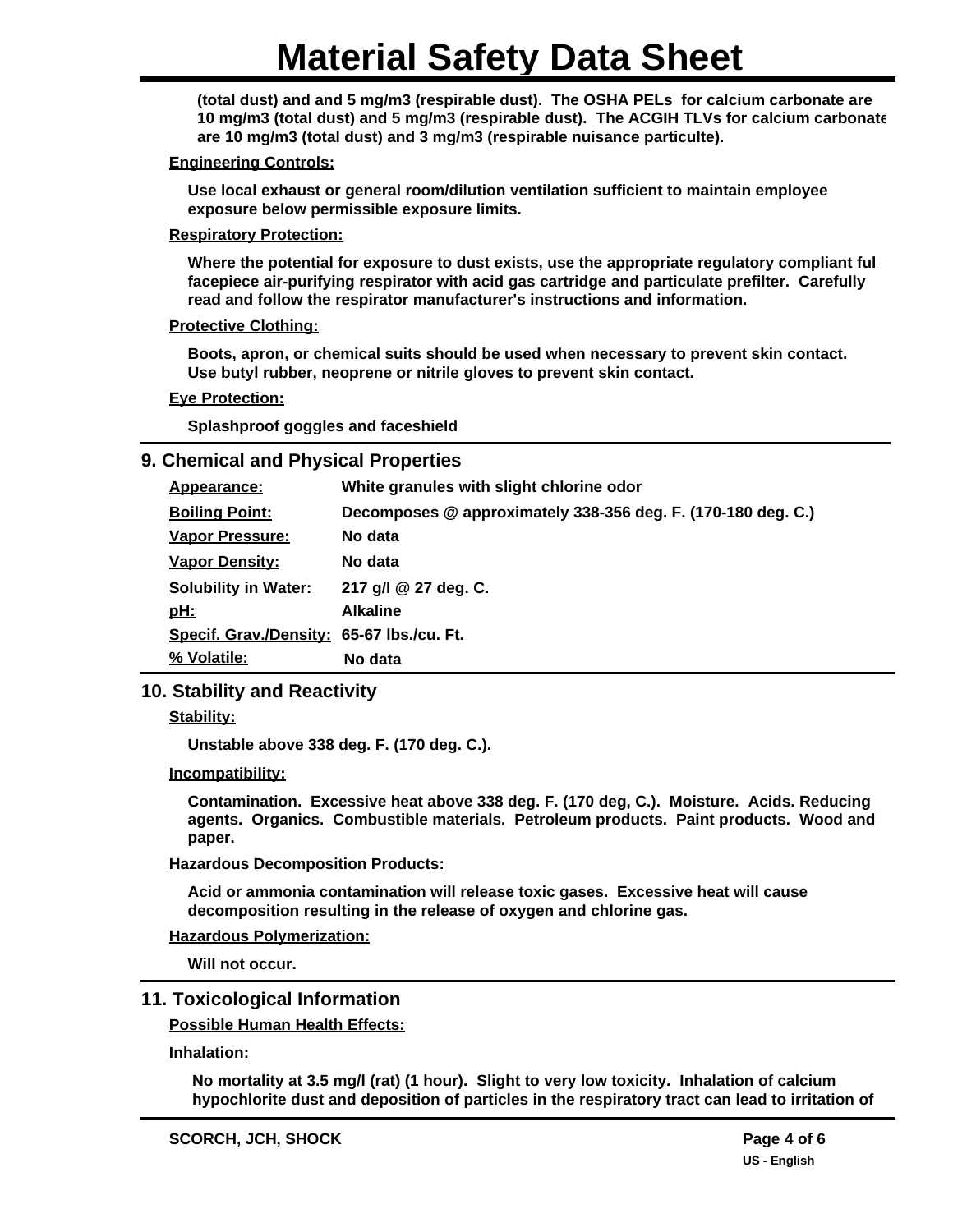**the tissue and cause a variety of effects. These effects are dependent on concentration and include: upper respiratory tract irritation, nasl congestion, coughing, sore throat, laryngitis and shortness of breath. In operations where there is high concentrations of respirable particulates, pulmonary edema (fluid in lung) may be produced. If not treated immediately, pulmonary edema can be life threatening. Since this product is in granular or tablet form, particles of respirable size are not generally encountered.**

#### **Skin Contact:**

**The acute dermal LD50 is >1,000 mg/kg (rabbit). Slight to very low toxicity by absorption. Corrosive to skin. Causes severe and irreversible burns to skin. In studies utilizing rabbits, the skin irritation score was 8/8.**

#### **Eye Contact:**

**Corrosive to eyes. Contact of calcium hypochlorite dust with the eyes, even a minute amount for a short duration, can cause severe irritation and even blindness. In studies utilizing rabbits, the eye irritation score was 98.5/110.**

#### **Ingestion:**

**The acute oral LD50 is 850 mg/kg (rat). If swallowed, calcium hypochlorite causes severe burns to the digestive tract and can be fatal.**

#### **Other Effects of Overexposure:**

**Genotoxicit - Calcium hypochlorite produced positive responses in in-vitro assays using bacterial systems (the Ames test) and chromosomal aberrations in Chinese hamster fibroblasts. In a whole animal experiment (mouse micronucleus test), exposures ranging from 20 to 160 mg/kg produced no compound related chromosomal abnormalities.**

**Carcinogenisis - Although no study has been conducted with calcium hypochlorite, the carcinogenic potential of sodium hypochlorite was studied in F-344 rats. After 104 weeks of drinking water containing up to 2,000 ppm sodium hypochlorite, there was no evidence that this chemical produced any carcinogenic response. In addition, this exposure did not result in any adverse effects.**

#### **Note to Physician:**

**Not applicable**

# **12. Ecological Information**

**Using bluegills, the LC50 was 0.088 mg/l (96 hour). This product is very toxic to aquatic organisms.**

#### **13. Disposal Consideration**

#### **Disposal Method:**

**Spilled material that has been swept up and dissolved in water should be used immediately in the normal application for which this product is used. If this is not possible, dissolve material in water and carefully neutralize dissolved material by adding hydrogen peroxide (one pint of 35% hydrogen peroxide solution per pound of calcium hypochlorite to be neutralized) then dilute the neutralized material with plenty of water and flush to sewer. NOTE: Only properly neutralized material should be flushed to sewer. Unneutralized material can cause environmental damage to receiving water or can interfere with treatment plant operation. Care must be taken when using or disposing of chemical material and/or their containers to prevent environmental contamination. It is your duty to dispose of the chemical materials and/or their containers in accordance with the U.S. Clean Air Act, the Clean Water Act, the Resource Conservation and Recovery Act, as well as any other relevant Federal, State, or local laws/regulations regarding disposal.**